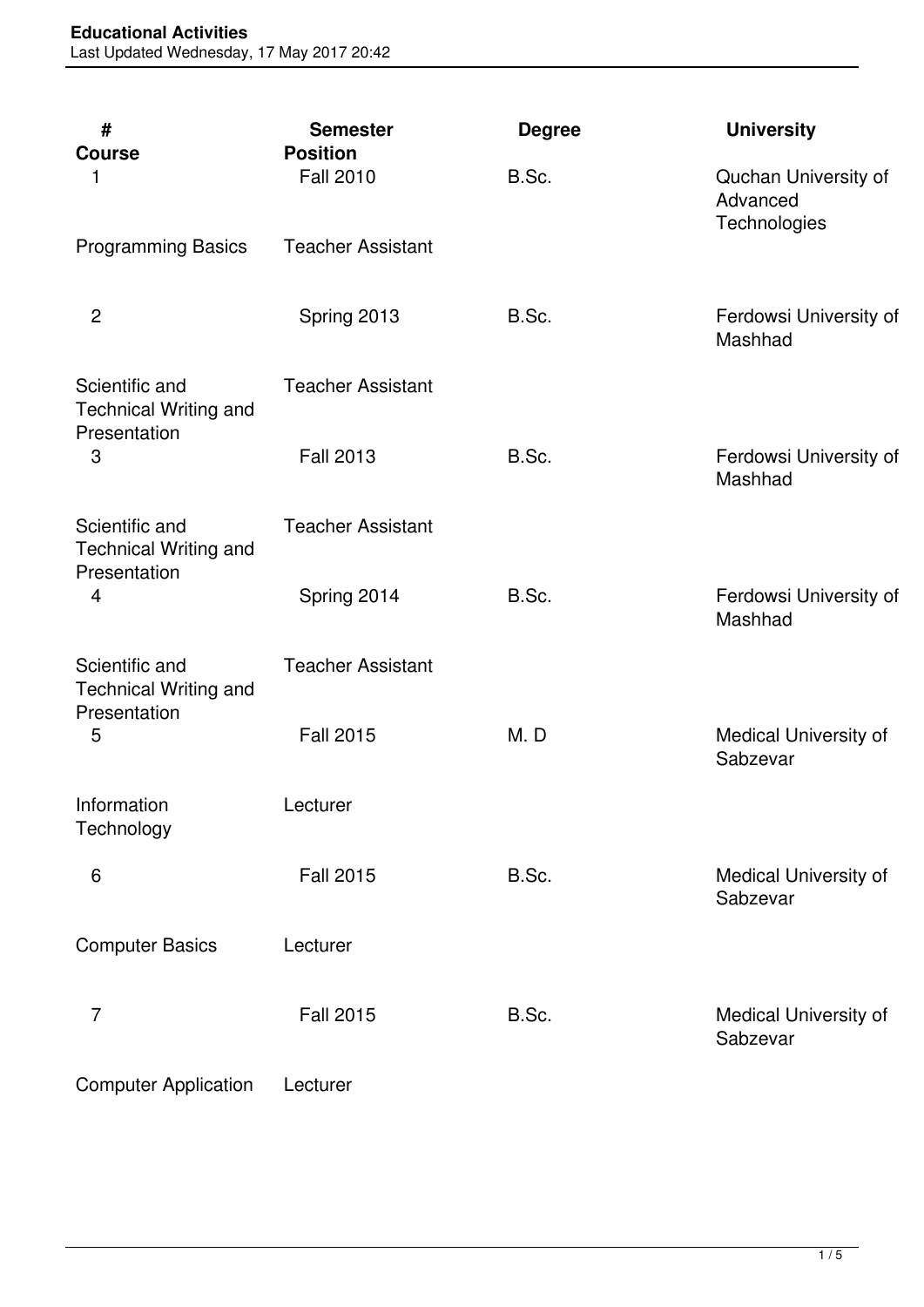## **Educational Activities**

Last Updated Wednesday, 17 May 2017 20:42

| 8                           | <b>Fall 2015</b> | B.Sc. | Medical University of<br>Sabzevar |
|-----------------------------|------------------|-------|-----------------------------------|
| IT in Nursing               | Lecturer         |       |                                   |
| 9                           | Spring 2015      | B.Sc. | Medical University of<br>Sabzevar |
| <b>Computer Application</b> | Lecturer         |       |                                   |
| 10                          | Spring 2015      | B.Sc. | Medical University of<br>Sabzevar |
| <b>Computer Application</b> | Lecturer         |       |                                   |
| 11                          | Spring 2015      | B.Sc. | Medical University of<br>Sabzevar |
| <b>Computer Basics</b>      | Lecturer         |       |                                   |
| 12                          | Spring 2015      | B.Sc. | Medical University of<br>Sabzevar |
| Computer<br>Programming     | Lecturer         |       |                                   |
| 13                          | Spring 2015      | A.D   | Medical University of<br>Sabzevar |
| Introduction to<br>Computer | Lecturer         |       |                                   |